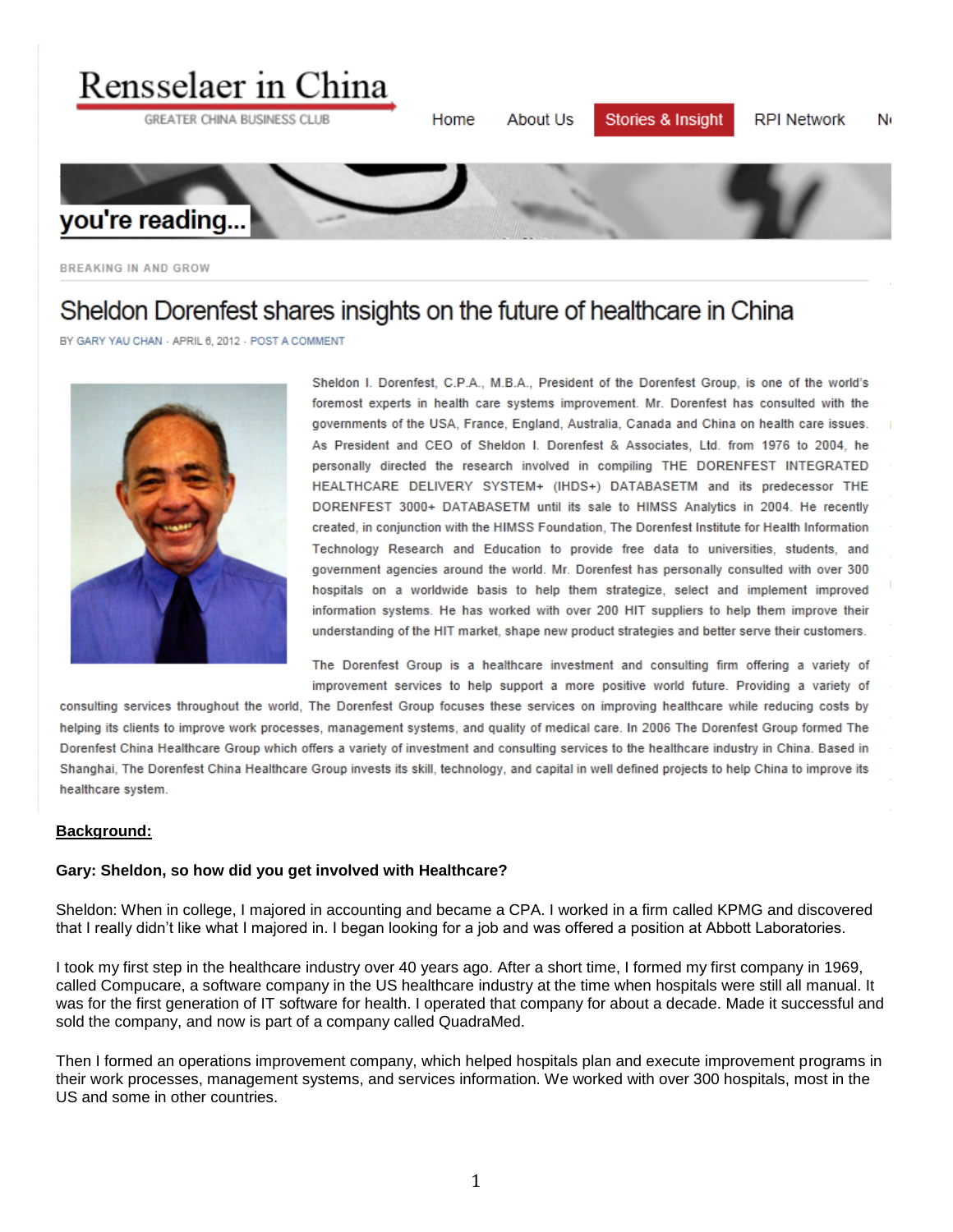I also established a business that consulted with the technology suppliers to help them understand the healthcare industry at a deeper level, and determine business opportunities that might suit their products and services. We work with them to create new products, buy companies and sell companies, as well as answering a variety of strategic questions.

Another business was an information source which **profiles the IT efforts of every hospital in the United States, and this information** was updated every year. This company was purchased by [HIMSS \(Healthcare Information](http://www.himss.org/) and [Management Systems Society\).](http://www.himss.org/)

My entrance to healthcare was random. When I got in it, I was drawn to the industry where I believed I can be useful and build businesses at the same time.

#### **Gary: What you decided to do as your career in life, most of the time it is not what you studied in the university. Usually it just happens, when you meet someone through networking or just being drawn in to a particular field of interest and get really passionate about. It seems like you began as an entrepreneur and healthcare became your entry point.**

Sheldon: Yes. Your first career decision might not necessarily be the career decision you are going to pursue for the rest of your life, as you said. Some people should be more willing to experiment. In my life, I learned the most from the mistakes I made and I have made many. But, because I was resilient and able to fix the mistakes I made and use them to my advantage, these mistakes helped me to build my skills. Young professionals or university students should not hesitate to make mistakes because as long as they pay attention to what they do and learn from what they do wrong, then they can create a rich and fulfilling life.

# Gary: What did you notice when you first arrived in China? How did that influence your decision to do business **in China?**

My first trip to China was in 1992 as a student of wellness to experience Chinese traditional medicine. I went there for a 4 week trip to see how acupuncture, and qigong was going to be a fit in my wellness program. At that time, China was very poor.

During my return in 2004, I noticed a remarkable transformation. It was 50 years of progress within a decade. That motivated me to believe that China would be poised as an efficient economic power in the world. I wanted to see if I could invest in China and find business opportunities while building connections in a place to what I saw was the future.

## **Gary: How did you get started and what are the gaps that you saw you could capitalize and make it an opportunity?**

Sheldon: In early 2005, I networked throughout the US and set up a trip to China to conduct business analysis. At that stage, I was thinking I would be buying hospitals as my business strategy and so I visited 17 cities and more than 100 hospitals. I evaluated many businesses deals and concluded that although I was a seasoned entrepreneur in the West, I just didn't know enough about China to move forward with this. I did not want to invest too quickly, and if I did, I would be pouring money down the drain. I also noticed that the businesses deals I was looking at were all bad. The Chinese would have gotten to the better deals before I ever could.

For me to develop a profitable business in China, I believed I would have to start from the beginning to become an equal at the bargaining table with the Chinese.

I saw a common problem in all the hospital I visited in China: the more IT they used, the more work they added to their work processes, and the users became unhappy – they were getting the opposite results of why they were using IT in the first place.

The new IT system added work because the hospital purchased the system without enough planning, understanding, and analysis of the changes that the hospital was getting ready to make. So it ended up not fitting their processes and resulted in duplicate work.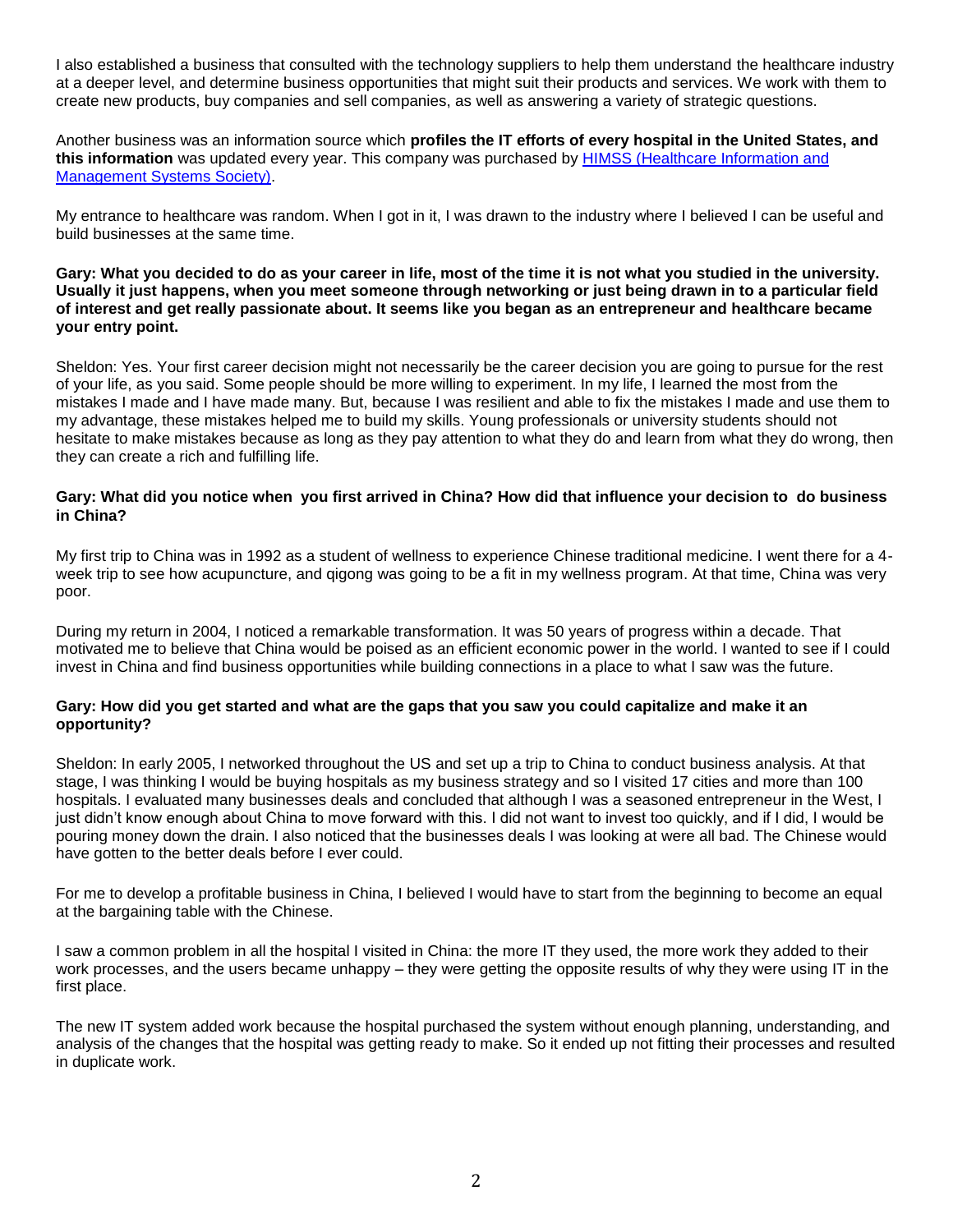#### **Ideal model and system:**

**Gary: You spoke about the "model hospital" in China as:**

- 1. **a. Provides improved quality of care to its patients.**
- 2. **b. Operates at a highly efficient level through effective use of systems and better work processes.**
- 3. **c. Offers its services at an affordable cost.**
- 4. **d. Creates a highly satisfied patient population with the patients observing a noticeable improvement in the services and treatments provided by the hospital.**

#### **How far away is China from this "model hospital"?**

Sheldon: Hospitals in China operate a lot today like they were 10 years ago. While they have more space now, the operations are relatively the same. In 2005, I was assessing to purchase a hospital and revise the operations within while still staying consistent with the Chinese service theme to provide the best patient care. However, I concluded the only way to do so during 2005 and on, was to work with a public hospital. There were not enough people that wanted to do that. Also during that stage, we believed we were not skilled enough in China to move forward with this plan anyway.

So with six years of consulting experience in work process improvement in China, we are gaining the necessary experience and skills to implement the model hospital strategy sometime in the near future.

#### **Dominant forces in the Chinese market, and how they are doing:**

## **Gary: What are the big players or dominant forces in the Chinese healthcare market? Are they government, medical facility provider, or pharmaceutical companies, or else?**

Sheldon: The healthcare industry is made up of mostly public hospitals. If you are talking about hospital bed-counts, the private sector makes up only 5% of total hospital beds in China. Private hospitals emerged when real estate entrepreneurs were given free land for the real estate development with the proviso that they would use some of the free land to build a hospital so that the people who move in to their new development would have access to healthcare.

People with no healthcare experience, but rather real estate experience were operating most of these private hospitals.

Most people in China get their healthcare from the public system, which has many owners:

- The Ministry of Health owns about 50 of the best hospitals in China; one or two in each city with examples being Beijing's Xiehe hospital and Huaxi hospital in Chengdu

- Provincial, city, and district health bureaus each own some hospitals in a large city. For example, in the city of Zhengzhou in Henan, China, the provincial health bureau owns some hospitals, the city health bureau in Zhengzhou owns some hospitals, and the various district health bureaus within Zhengzhou own some hospitals.

- In addition, the Ministry of the Military and other ministries such as Aviation, Power, Oil, etc. would also own some hospitals in the city. These hospitals were originally set up to take care of the employees of each of these ministries who are located in the city, but over time, they became open to the public.

Even in one city, the public system would have 15 – 30 different owners, a very fragmented system, a little like the US, which has many different owners and healthcare operators.

- The government agencies set up the policies for all of these hospitals.

- Another big force is the pharmaceutical industry, made up of Western and Chinese pharmaceutical companies, because the Chinese healthcare system is over 50% funded through drug purchases.

- There are also device and equipment companies, as well as Western companies such as GE and Siemens.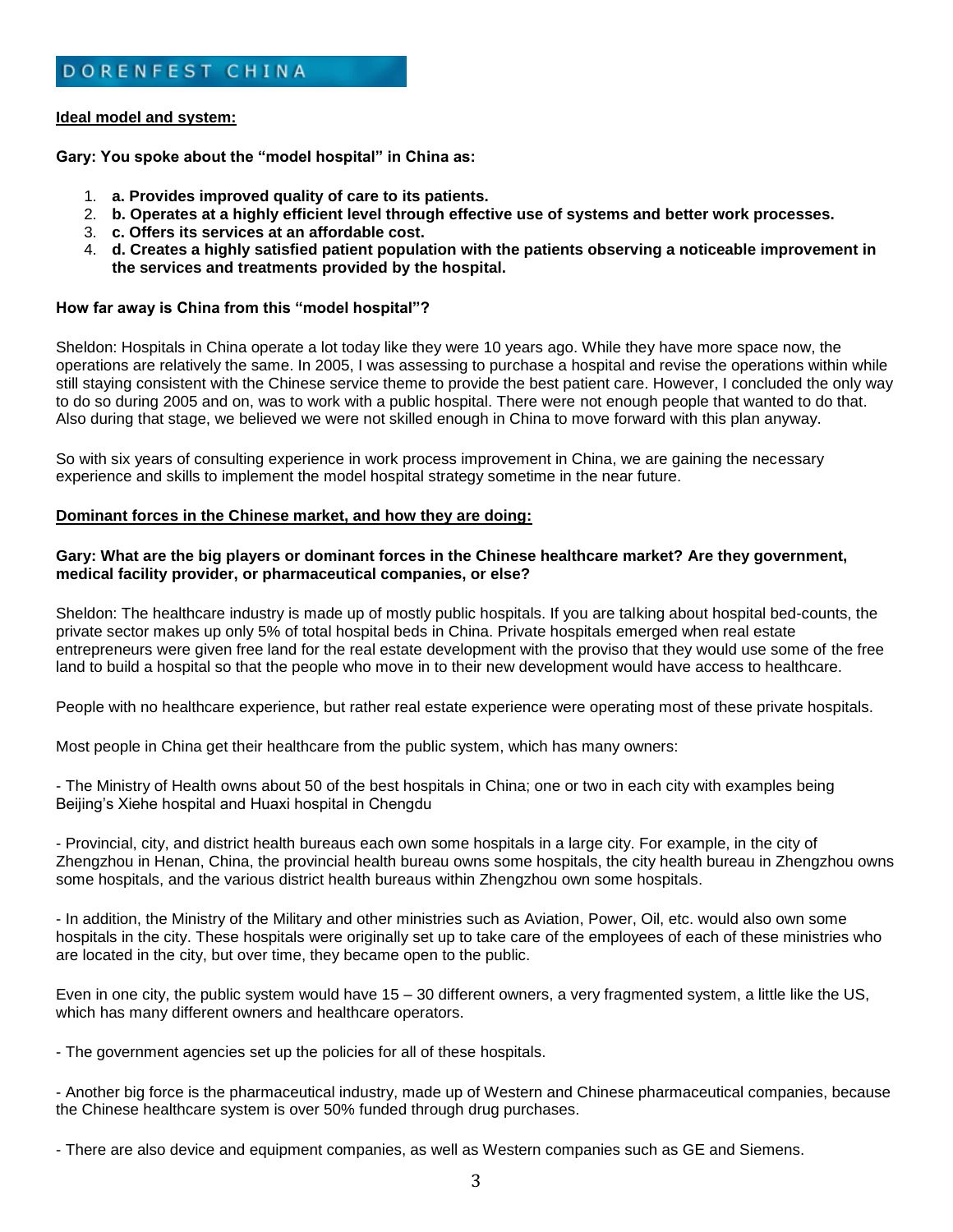- And there are many Chinese companies that operate within all these markets.

## **Gary: It looks like these investors do not necessarily have the intent to fix the problems such as healthcare access, utilization, cost, waste, etc., or want to provide better patient care.**

Sheldon: That was how it was in 2005, but things have changed since then. Later in 2005, the National Development and Reform Commission (NDRC) pronounced the previous version of healthcare reforms as a failure and cited various examples of why it was not working. This led to a four-year period of discussion before the next healthcare reform became a reality in 2009. This was unusual, given China's typical speed for new developments, as the various ministries involved in the approval of healthcare reform all viewed the problem very differently.

In 2009, the comprehensive reform program was meant to change a lot of things. As a positive example, one of the cornerstones of the healthcare reform was to provide healthcare access to the poor. .Because China is one of the highest patient pay out of their pocket healthcare systems in the world, the poor people with limited resources could not afford healthcare. With the passage of healthcare reform, now 90% of the population has basic coverage for healthcare. To support this additional healthcare, there will be 1,000 new hospitals built in China with every county in China having at least one hospital. Due to the lack of medical practitioners in rural areas, the rural practitioners will be supported with telemedicine activities where the more complex radiological images can be sent to more experienced radiologists in urban areas.

Since 2009, China has invested a healthcare stimulus of almost one trillion RMB on healthcare reform. Within the healthcare reform investments, the investments to construct facilities and buy equipment will work very well and benefit the country, but some of the softer changes in healthcare reform, such as electronic medical records and data sharing among all of the hospitals may not work as well, because the programs being undertaken lack concise definitions and are not being planned as well as they should be.

From a relatively non-changing healthcare system, which was operated that way for many years, there are now too many changes going on at once with too much momentum, and it will be hard for China to digest all of these changes at once. The Chinese leaders will have to see some results themselves to know what has worked and what has not worked, and then they will make some adjustments to make more work well.

# **Challenges and Opportunities:**

## **Gary: There seems to be still a lot of problematic gaps in between. Are foreign entrepreneurs coming in to solve some of these issues? And is the government helping to support these entrepreneurs?**

Sheldon: Foreign entrepreneurs had operated healthcare in China for many years through medical devices and pharmaceuticals. What they have not been doing as much of is in healthcare services like what my firm targets.

For example, in the original implementation of IT systems in Chinese hospitals, hospital leaders spent a lot of money on hardware, some money on software, and believed that any brainpower that they needed to make the change would come from the hardware and software companies.

Because the investments in IT produced poor results, Chinese hospital leaders are seeking out services such as ours to help them get better results.

In the area of hospital ownership, it used to be that a foreigner could only own 70% of a hospital. They have to invest with a local partner, which partnerships often caused turmoil and failure. In the past 18 months, there was a big shift that allowed foreigners to own 100% of the hospitals. This was very encouraging for foreigners to seek out new hospital opportunities.

A big opportunity for foreign investors may be in providing a higher level of service for wealthier people, but this is still very experimental at this point, and the foreign investors are struggling to define what the right opportunities are for them.

## **Gary: Can you talk about the progress and development you had made with your first client, the Shenzhen Health Bureau? And how they impact change within their local community and drawing new policies?**

In early 2006, I met the chief information officer of the Shenzhen Health Bureau at the HIMSS meeting in the US. He was there to determine how Global Solutions could help Shenzhen to implement their vision for a regional health network.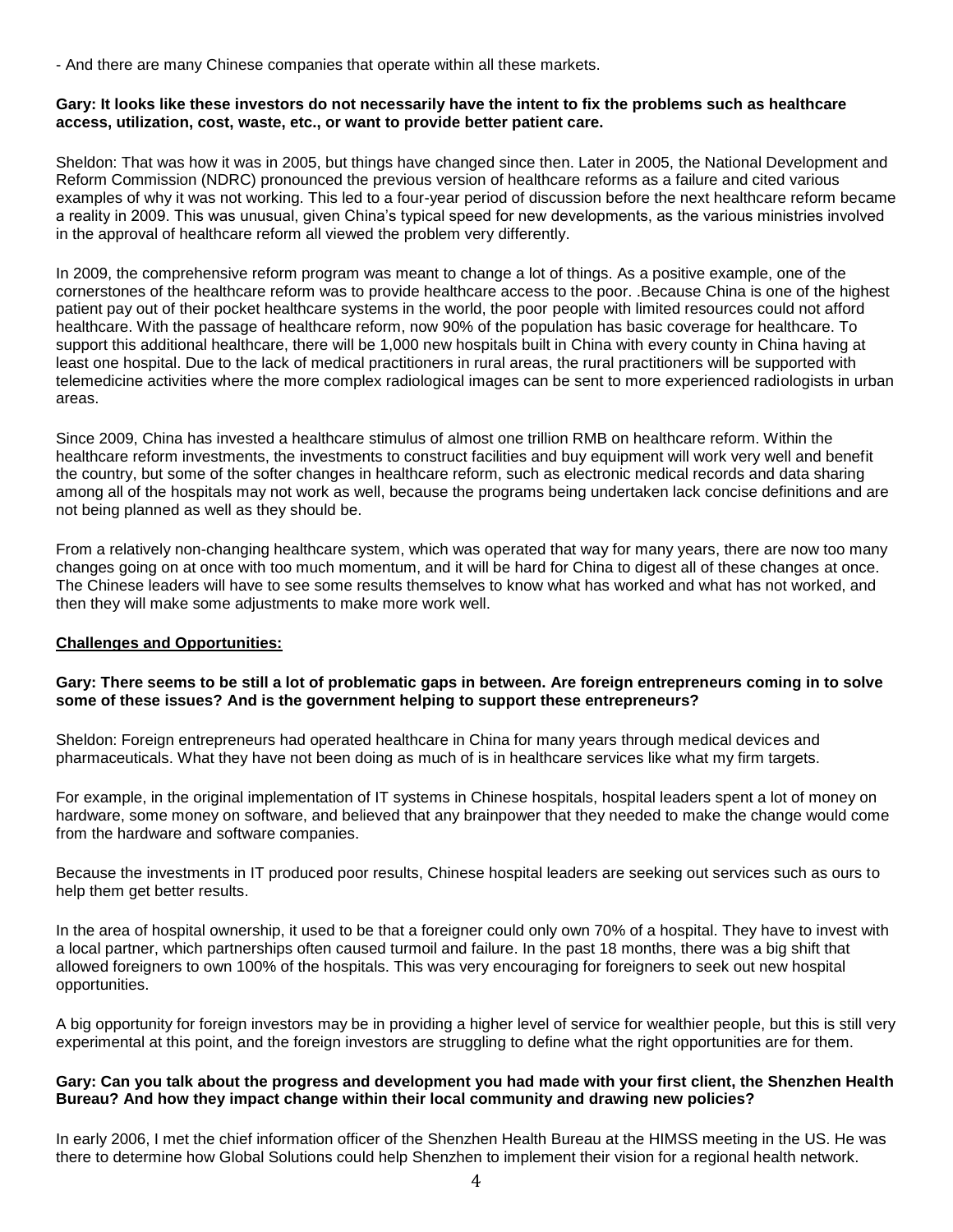Shenzhen was a pilot site for the national policy back then to create regional health networks and digital hospitals in every city.

We were invited to visit Shenzhen in April 2006 to meet with the chief information officer, who spent six to eight hours describing his situation, where they stood, and where the problems were. We suggested a study to evaluate how Global Solutions could fit the Shenzhen vision and would help Shenzhen to make progress.

The work we did was a great success and Shenzhen really appreciated it. It was a comprehensive plan; the problem for Shenzhen initially was getting city leader support to implement the plan. In the next two years, the plan more or less sat on the shelf, but at the end of 2008, the leadership of the city decided to take a more aggressive stance, and the health bureau began to implement our plan in 2009. They brought us back to explain the plan, and we presented details of the approach. In 2010 through 2012, they have been implementing this plan with success.

## **Gary: From your many years of experience in the healthcare industry in the US, dealing with hospitals here, did you see history repeating itself over in China?**

Sheldon: In China, every hospital had similar issues with IT in the early stage as they do in other countries as well, similar to the US hospital structure in the late 1970s and the early 1980s. This motivated me to start the hospital improvement company I mentioned earlier.

I am old enough to remember the issues back then and how they got solved. And through that, I gained the special capability to address future problems very well. It was 30 years ago, when the US wanted to understand more about IT purchasing and IT implementation. Now it is China's turn.

Today, China is the most efficient investor in healthcare in the world. They spend very little per person, about \$100 to \$200 per person. Each hospital has about 1.25 to 2 FTEs (full time equivalent / employee) per bed. On the other hand, in the US we spend about \$7,500 per person, and our typical hospital has somewhere between six to ten FTEs per bed. The US is now considered the most inefficient investor in healthcare in the world.

It was not always so with the US. When I entered the industry in the 1970s, the US was much more efficient in its spending when its spending per capita was the same order of magnitude as European countries, Australia, and Canada. Over the ensuing several decades, the US had much money to spend and spent it unwisely on healthcare improvement, and have produced their current status as the most inefficient investor in the world.

To correct the US healthcare system now is a very complicated issue. Throwing money at it will not solve the problem, because of their history of being an inefficient investor. They need to simplify, untangle, and get rid of waste and poorly working policies, which they probably will not do in the current setting.

If China invests its money with the same efficiency as past investment in the healthcare industry, it has the potential to leapfrog over the US healthcare industry in terms of ROI for quality healthcare.

# **Gary: Why do you say China's money is used efficiently?**

Sheldon: I say this because China has gotten a sizeable return from its healthcare investment. While there is no healthcare system in the world that works well today, the problems causing each of the major healthcare systems to not work well are unique and vary by country. In the past, China's problem was not having enough money to invest. As an example of underinvesting in healthcare, patients needed to wait a long time for each step in their visit to an outpatient setting in a Chinese hospital.

The Chinese physicians on the other hand were very efficient. I observed many physicians in various settings and the number of patients they see per day was incredible. They do really good work. This is where I see the efficiency.

While there are still a large number of problems in China healthcare, for what they spend, China is getting a very good return from what it is spending on healthcare. Hopefully, the healthcare reform will continue this result and allow China to make substantial improvement from the new investment.

## **Gary: Are there ways US entrepreneurs and businesses can enter China and tackle some of these issues?**